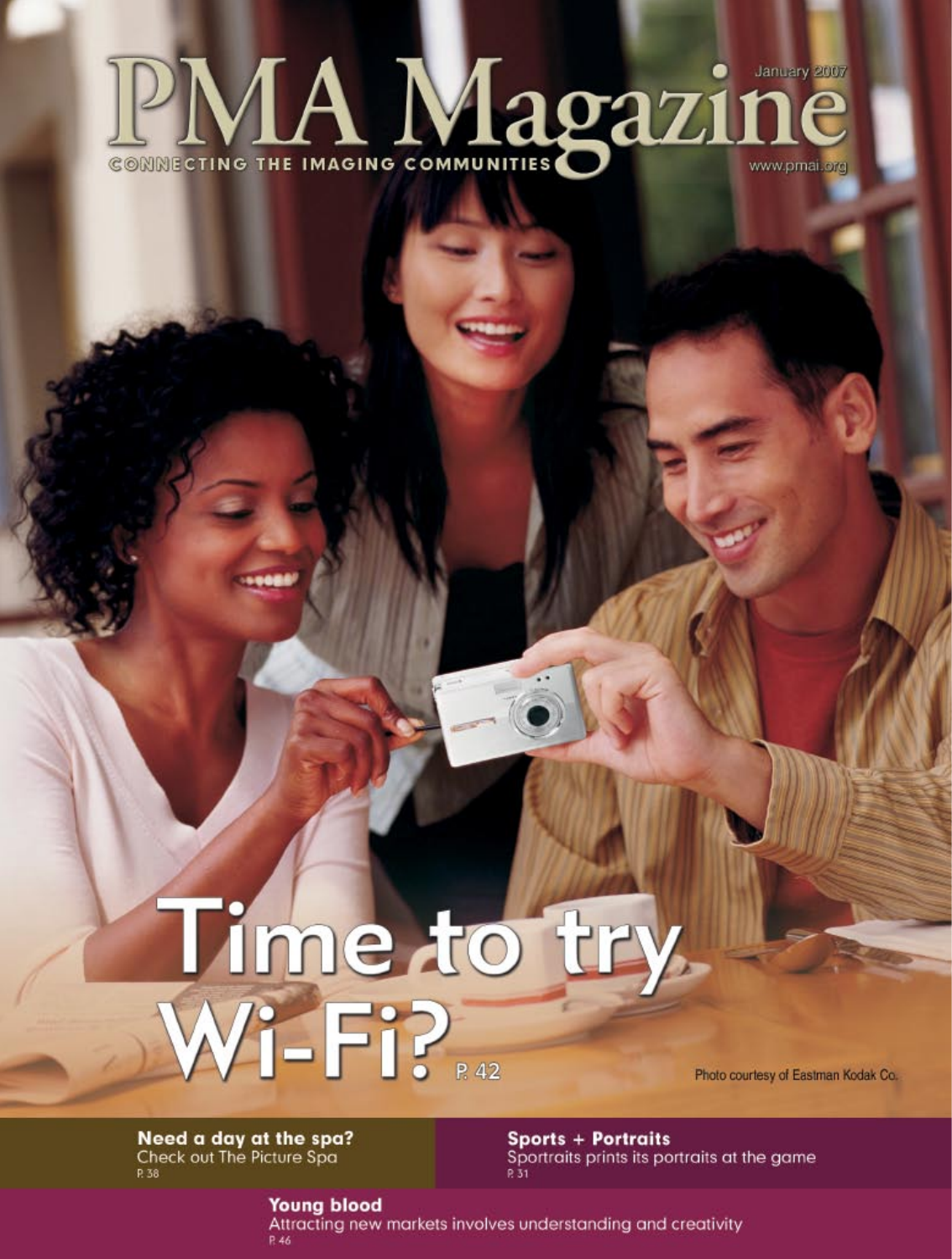

# **January 2007** Volume 82, No. 1

### **Connections**

- **3** Association leadership
- 4 January events calendar
- **6** Contributors See who's behind this issue.
- 7 Newsline Leading photo retailers look ahead to 2007; and the latest PMA Marketing Research in "Data Watch."
- 16 Interactive connections Get the most from **PMA 07** with PMA Smart Connect.
- 21 "Long tail" theory – **DIMA** keynote speaker **Chris Anderson**  talks about the effect the Internet has on economic markets and distribution channels.
- 23Get off your assets – **PSPA** keynote speaker **Desi Williamson** offers strategy for maximizing individual potential.
- 24Capturing history – **PIEA** "An Evening with an Artist" **Charles Moore** shares his monumental photos and experiences.
- **45 In compliance** What is the proper disposal of inks?
- 55Parting shot – **PMA** Executive Director **Ted Fox** shares how creative photo products reach customers personally.

## Business & Marketing

- 9 Off the shelf – **Jessops** purchases 20-store **Photo Factory** chain, expanding its reach in Scotland and in Northern Ireland.
- 12 VIP service Sports team photos generate sales necessary for fullservice studio.
- 38A day at The Picture Spa New kiosk environment invites "Jennifer" to relax and rejuvenate herself and her photos.
- 46Not your father's frame shop Attracting a younger audience requires a more modern approach to picture framing.
- 50Better business Columnist **Steven D. Strauss** talks leases and landlords.

12

*Continued on page 2*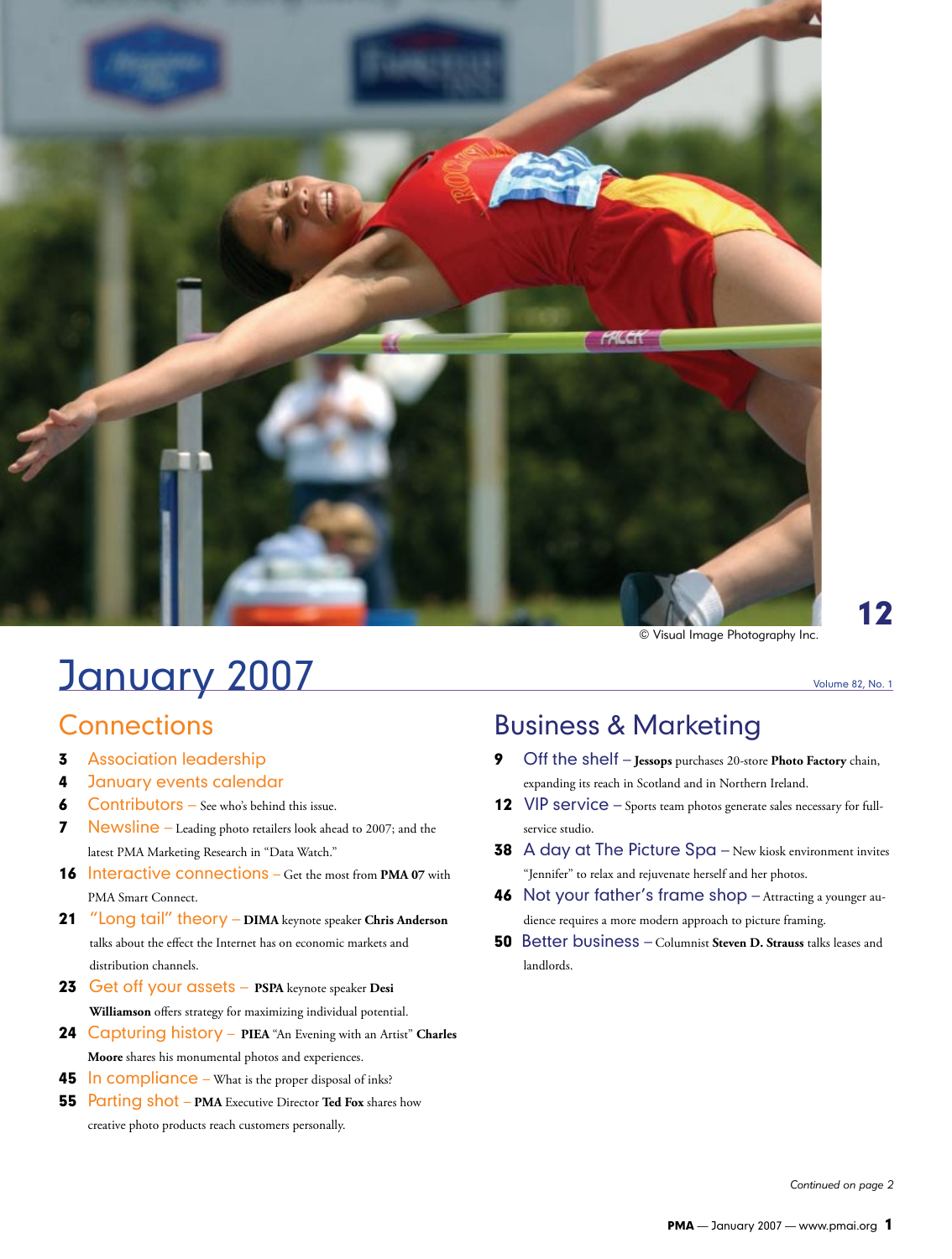

Dr. Martin Luther King arrest and booking, Montgomery, Ala., 1958. © Charles Moore

## Trends & Technology

- 17 Creative twist Artist and photographer **Tracy Lovett** crafts one-of-a-kind treasures for portrait customers.
- 36The Dakis difference Montreal-based company enables retailers to better serve customers online and in the store.
- 42Cameras go Wi-Fi After a year of Wi-Fi-enabled camera availability, consumers are slowly warming up.

## Sports & Events 101

- 28SPAA up close Sports and event photographers organization offers a variety of educational opportunities.
- 29Learn more **SPAA Seminars** attract range of photographers and businesses interested in sports photography.
- 30Snapping new profit **PMA Marketing Research** explores the sports and event market.
- 31A sell-out crowd **Sportraits** is at the top of its game offering on-site printing at youth baseball tournaments.
- **51** Product spotlight A bi-monthly advertising section spotlighting industry products.
- **53 Marketplace**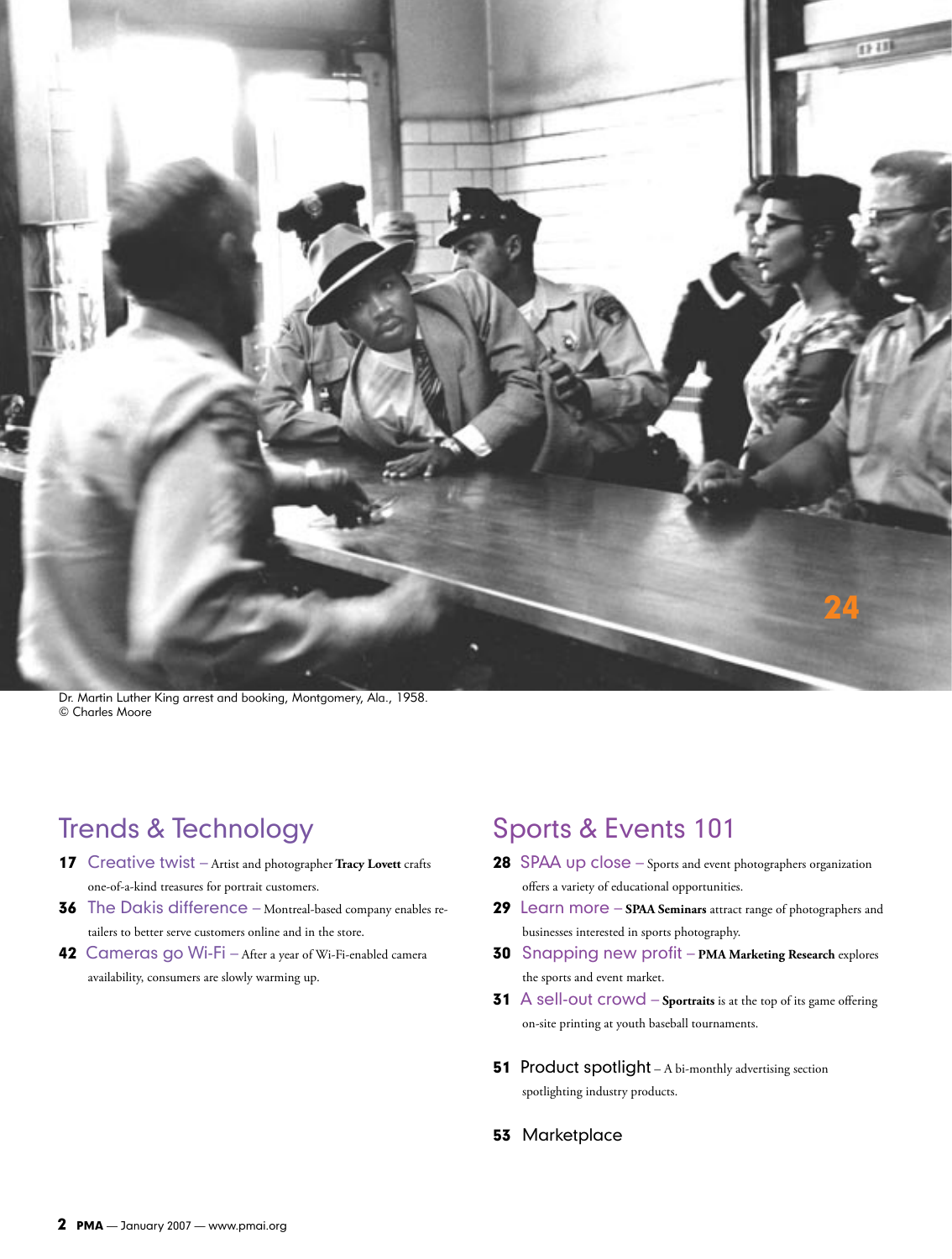

In addition to tiles, Lovett often uses natural rock to make a mosaic frame.

# Creative twist *By Jennifer Barr Kruger*

Artist and photographer Tracy Lovett crafts one-of-a-kind treasures for portrait customers

While **Tracy Lovett**, owner of **Images by Tracy Lovett,** Sidney, Iowa **(www.imagesbytracylovett.com),** has both the natural talent and training to be a fine artist, she never thought she'd find herself behind the lens as a professional portrait photographer. The pictures she took of her clients served only as references to use as she painted or drew their portraits in charcoal

*Continued on page 18*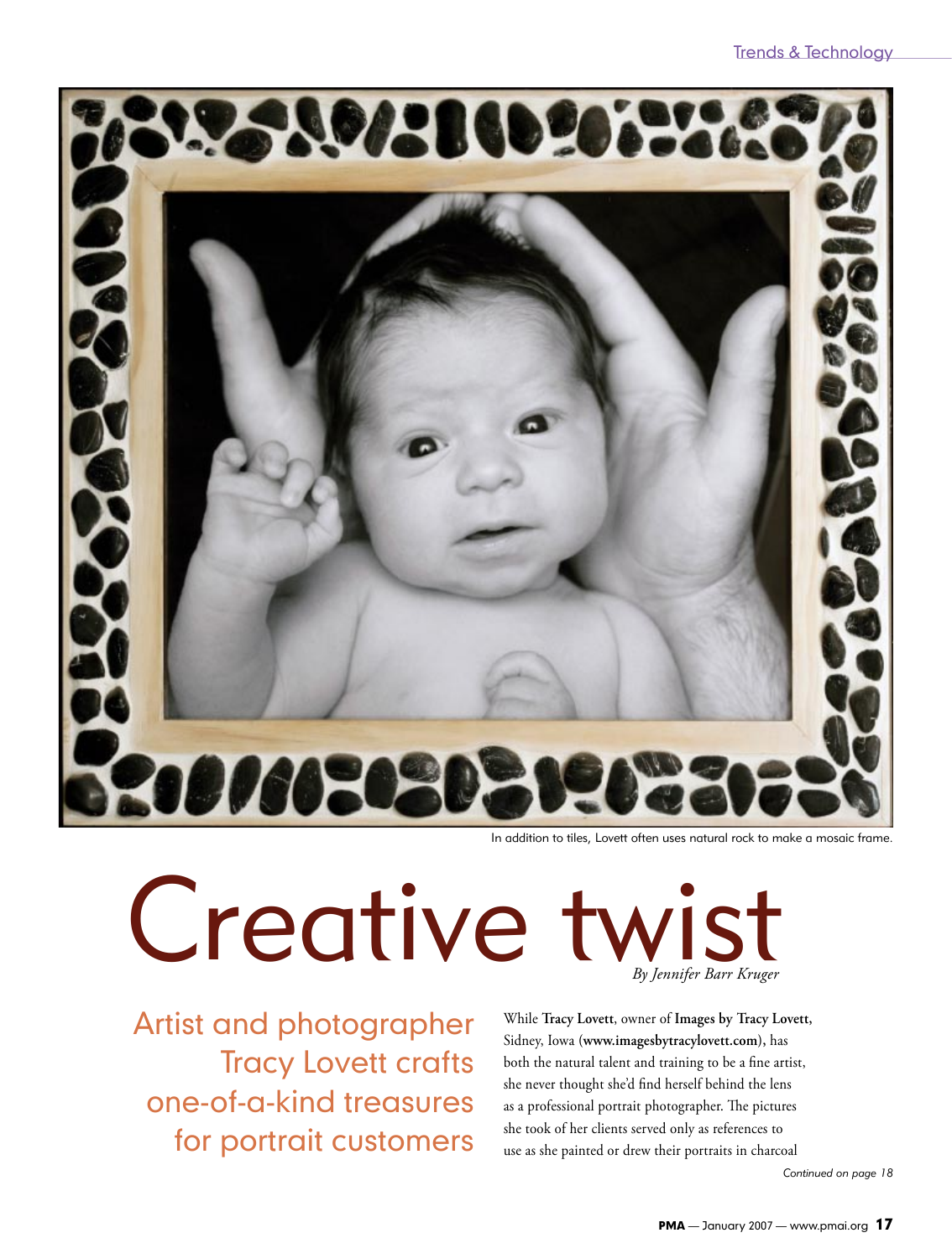#### Trends & Technology

and colored pencils. But frequently, when clients purchased the artwork, they also asked to buy the reference photos.

 Lovett realized a whole new business opportunity was right there, just waiting for her to seize it. By combining her artistic talent with portrait photography, she began creating truly unique and beautiful photo products for her customers.

 Lovett made her entrance into fine art portrait photography about 10 years ago, when she purchased some used mediumformat equipment and began hand-tinting portraits and wedding photos she took for family and friends. But it was when Lovett started shooting digital 4 years ago that her creativity really emerged.

 "When I went digital, I discovered there was a whole universe of products I could apply to my photos and end up with pieces that were completely original," she says. "I was approached by **LexJet**  and decided to buy some paper from them. A few months later, I bought a 24-inch LexJet 7600 printer, and I have never looked back."

Artist and photographer Tracy Lovett combined her skills to build a business making unique portrait art pieces.

#### A real "picture" frame

One of Lovett's most compelling products is a custom mosaic tile frame that incorporates her portraiture. The pictures are actually part of the frame, which then goes around another portrait.

 To create a frame, she begins with a simple, sturdy, pine frame made by her husband, **Michael Lovett.**

 "I output my images on **Epson** watercolor matte finish paper. I collage them down with heavy collage glue that dries very clear,





Lovett makes mosaic tile portrait frames with several pictures as part of the frame itself.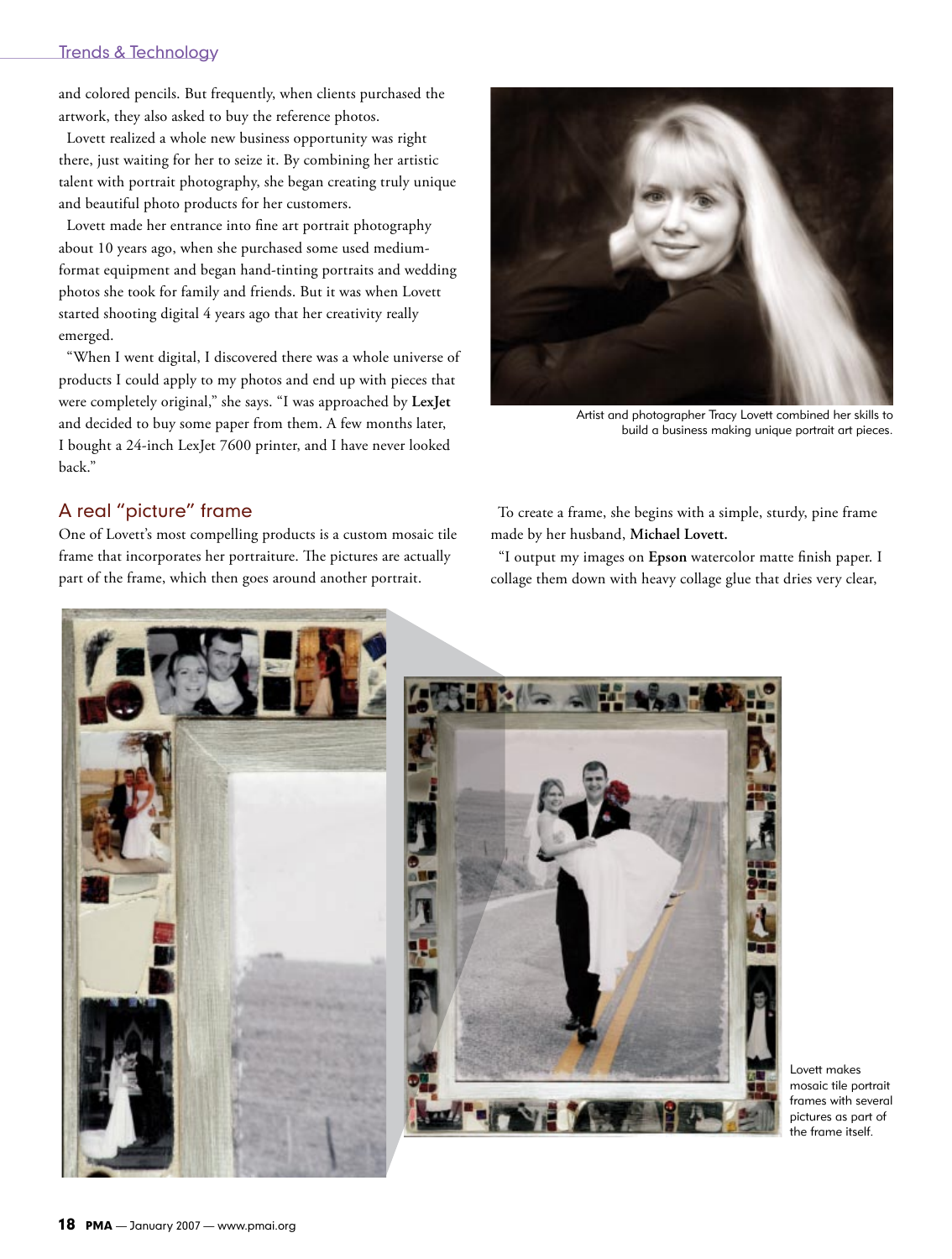

The images on Lovett's luminaries are attached with Velcro and can be easily replaced or changed seasonally. (Right) Lovett uses her background in clothing design to make hand-beaded picture pillows.

and that basically makes the picture a part of the wood," Lovett says.

 After discussing color schemes and portrait choices with her customer, she cuts and lays out the clear tiles that go over the pictures on the frame, and fills in the surrounding areas with colored tiles and natural rock, securing them with mosaic glue and grouting them. Once it's dry, she cleans the frame, attaches hangers and mounts the picture.

 "You have to have some basic tile and imaging knowledge, but this is not difficult to do," Lovett says. "You can apply mosaic tiles to anything. I'm thinking about doing some small tabletops with pictures inlaid."

 The mosaic frames are very popular with high school seniors and new parents.

 "We do a program called 'A Year of Baby.' For a flat fee, they can have their child photographed every month or every other month, depending on which package they choose," Lovett says. "They get a few pictures every time; and at the end of the year, they get either a coffee table book or a frame with the one-yearold picture in the middle and all the pictures from the year going all the way around. It's just a really nice way to display those images from the first year of life."

#### Lighting up the night

Drive by Lovett's home (the garage has been converted to her studio) any night and you will see the faces of many customers lighting up her garden. The images appear on luminaries she creates – again, with help from her husband. He builds the base with cedar, and she outputs the collaged images using a LexJet water-resistant polypropylene. The images are attached with



Velcro; and the luminaries are lit with Christmas lights, which perform well outside and are easy to replace.

 "The cedar weathers, but I think that's part of the charm. When the images fade – which they do after about 6 months, but it usually takes a couple years before they fade enough to be replaced – we just output them again. We charge \$20 for a refill," Lovett says.

Additionally, the luminaries can be changed seasonally.

 "I take lots of seasonal pictures for stock images, and some of my customers ask for those. With the Velcro, it's really easy to take the images on and off," she notes.

#### Home – and home page – marketing

Having luminaries on display in her garden is one way she markets the product.

 "We have about 15 in our garden, and we keep them lit every night. People drive by and see images of their friends, or holiday pictures," she says. "It allows them to see what we do, and it's also a way to make my customers feel special. Whenever a senior comes by and sees their picture on display for everybody to look at, it makes them feel very important."

*Continued on page 20*